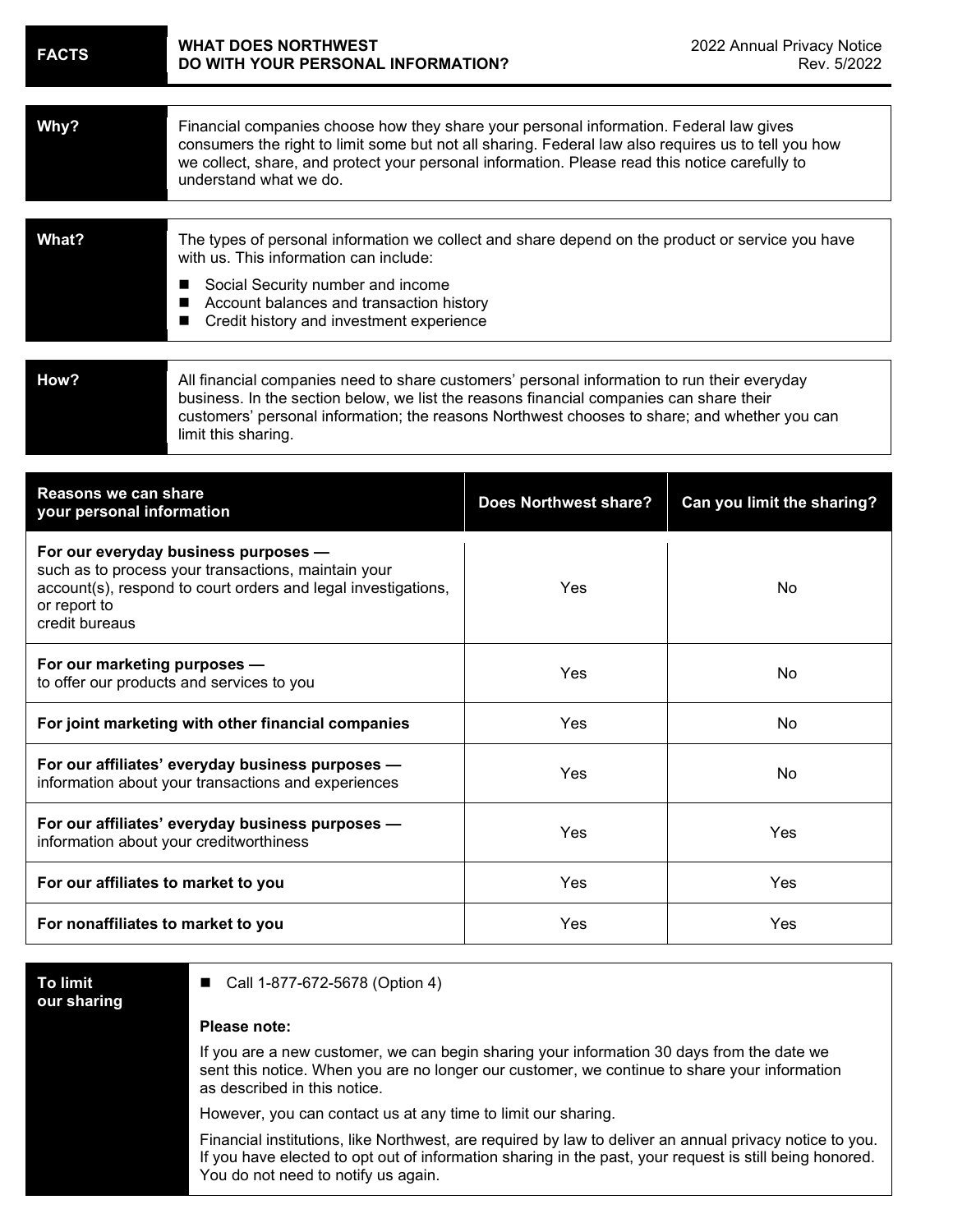| Who we are                    |                                                                                                                                                                                                                               |
|-------------------------------|-------------------------------------------------------------------------------------------------------------------------------------------------------------------------------------------------------------------------------|
| Who is providing this notice? | This notice is provided by the financial institutions listed below the "Other Important"<br>Information" section. These financial institutions offer banking, investment, private<br>wealth, insurance, and related services. |

| What we do                                                                               |                                                                                                                                                                                                                                                                                                                                                                                                                           |
|------------------------------------------------------------------------------------------|---------------------------------------------------------------------------------------------------------------------------------------------------------------------------------------------------------------------------------------------------------------------------------------------------------------------------------------------------------------------------------------------------------------------------|
| <b>How does Northwest protect</b><br>my personal information?                            | To protect your personal information from unauthorized access and use, we use<br>security measures that comply with federal law. These measures include computer<br>safeguards and secured files and buildings. Also, we only allow employees, authorized<br>service providers and other parties as required or permitted by law to access your<br>information.                                                           |
| <b>How does Northwest collect</b><br>my personal information?                            | We collect your personal information, for example, when you<br>open an account or apply for a loan<br>pay your bills or make deposits or withdrawals from your account<br>apply for insurance or seek advice about your investments<br>We also collect your personal information from others, such as credit bureaus,<br>affiliates, or other companies.                                                                  |
| Why can't I limit all sharing?                                                           | Federal law gives you the right to limit only<br>sharing for affiliates' everyday business purposes - information about your<br>$\blacksquare$<br>creditworthiness<br>affiliates from using your information to market to you<br>sharing for nonaffiliates to market to you<br>State laws and individual companies may give you additional rights to limit sharing.<br>See below for more on your rights under state law. |
| What happens when I limit<br>sharing for an account I hold<br>jointly with someone else? | Your choices will apply to everyone on your account unless you tell us otherwise.                                                                                                                                                                                                                                                                                                                                         |

| <b>Definitions</b>   |                                                                                                                                                                                                                                                                                             |
|----------------------|---------------------------------------------------------------------------------------------------------------------------------------------------------------------------------------------------------------------------------------------------------------------------------------------|
| <b>Affiliates</b>    | Companies related by common ownership or control. They can be financial and<br>nonfinancial companies.<br>Our affiliates include companies with the Northwest Bank owned trade, logo and/or<br>service marks such as Northwest Investment Services.                                         |
| <b>Nonaffiliates</b> | Companies not related by common ownership or control. They can be financial and<br>nonfinancial companies.<br>Nonaffiliates we share with can include companies such as mortgage companies,<br>insurance companies, brokerage services, credit card and debit card processing<br>companies. |
| Joint marketing      | A formal agreement between nonaffiliated financial companies that together market<br>financial products or services to you.<br>Our joint marketing partners include insurance companies and other companies<br>that provide financial products or services.                                 |